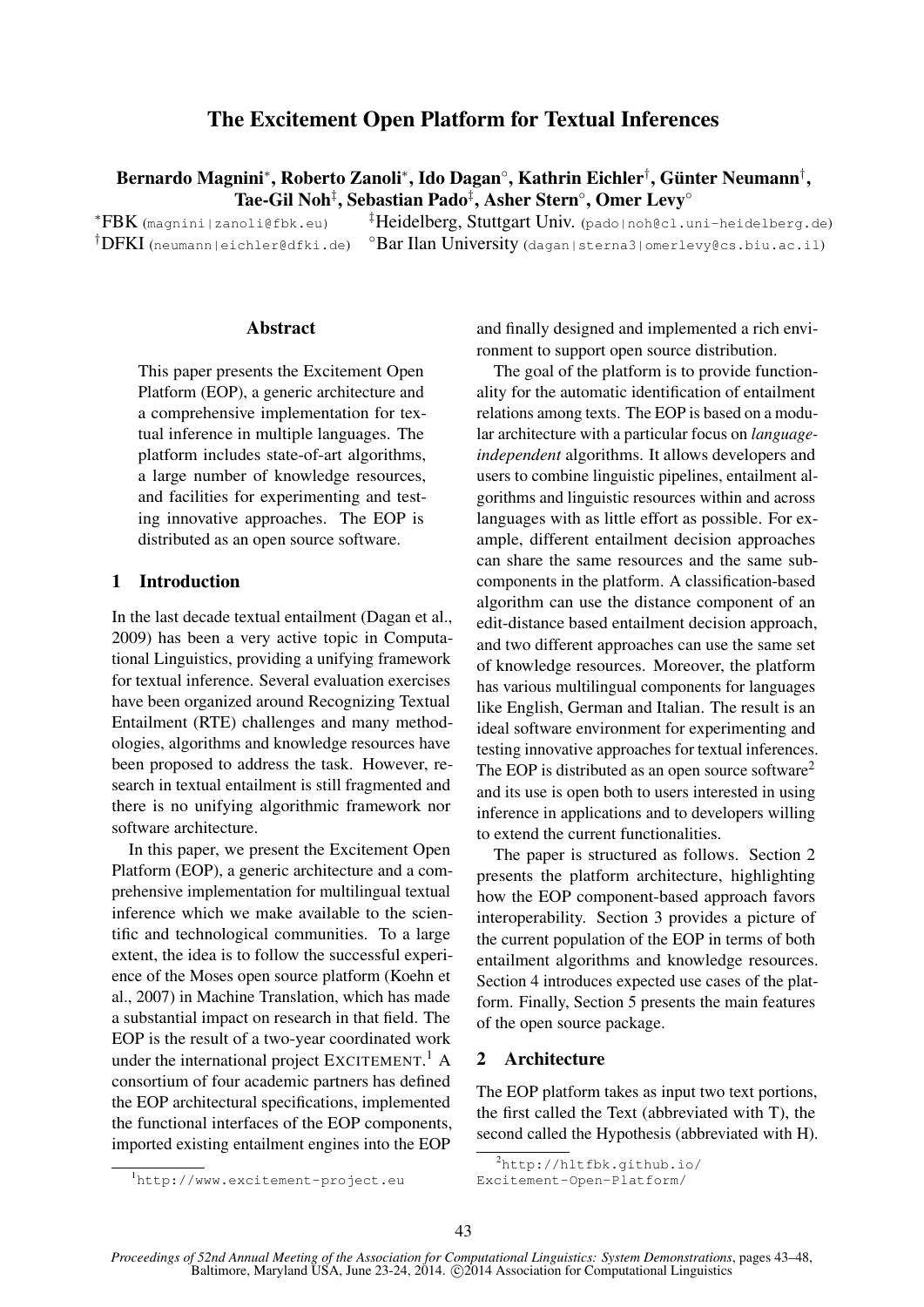

Figure 1: EOP architecture

The output is an entailment judgement, either "Entailment" if T entails H, or "NonEntailment" if the relation does not hold. A confidence score for the decision is also returned in both cases.

The EOP architecture (Padó et al., 2014) is based on the concept of modularization with pluggable and replaceable components to enable extension and customization. The overall structure is shown in Figure 1 and consists of two main parts. The Linguistic Analysis Pipeline (LAP) is a series of linguistic annotation components. The Entailment Core (EC) performs the actual entailment recognition. This separation ensures that (a) the components in the EC only rely on linguistic analysis in well-defined ways and (b) the LAP and EC can be run independently of each other. Configuration files are the principal means of configuring the EOP. In the rest of this section we first provide an introduction to the LAP, then we move to the EC and finally describe the configuration files.

## 2.1 Linguistic Analysis Pipeline (LAP)

The Linguistic Analysis Pipeline is a collection of annotation components for Natural Language Processing (NLP) based on the Apache UIMA framework.<sup>3</sup> Annotations range from tokenization to part of speech tagging, chunking, Named Entity Recognition and parsing. The adoption of UIMA enables interoperability among components (e.g., substitution of one parser by another one) while ensuring language independence. Input and output of the components are represented in an extended version of the DKPro type system based on UIMA

Common Analysis Structure (CAS) (Gurevych et al., 2007; Noh and Pado, 2013). ´

## 2.2 Entailment Core (EC)

The Entailment Core performs the actual entailment recognition based on the preprocessed text made by the Linguistic Analysis Pipeline. It consists of one or more Entailment Decision Algorithms (EDAs) and zero or more subordinate components. An EDA takes an entailment decision (i.e., "entailment" or "no entailment") while components provide static and dynamic information for the EDA.

level in the EC. They compute an entailment deci-Entailment Decision Algorithms are at the top sion for a given Text/Hypothesis (T/H) pair, and can use components that provide standardized algorithms or knowledge resources. The EOP ships with several EDAs (cf. Section 3).

Scoring Components accept a Text/Hypothesis pair as an input, and return a vector of scores. Their output can be used directly to build minimal classifier-based EDAs forming complete RTE systems. An extended version of these components are the *Distance Components* that can produce normalized and unnormalized distance/similarity values in addition to the score vector.

Annotation Components can be used to add different annotations to the Text/Hypothesis pairs. An example of such a type of component is one that produces word or phrase alignments between the Text and the Hypothesis.

Lexical Knowledge Components describe semantic relationships between words. In the EOP, this knowledge is represented as directed rules made up of two word–POS pairs, where the LHS (left-hand side) entails the RHS (righthand side), e.g.,  $(shooting\_star, Noun)$ (meteorite, Noun). Lexical Knowledge Components provide an interface that allows for (a) listing all RHS for a given LHS; (b) listing all LHS for a given RHS; and (c) checking for an entailment relation for a given LHS–RHS pair. The interface also wraps all major lexical knowledge sources currently used in RTE research, including manually constructed ontologies like WordNet, and encyclopedic resources like Wikipedia.

Syntactic Knowledge Components capture entailment relationships between syntactic and

<sup>3</sup>http://uima.apache.org/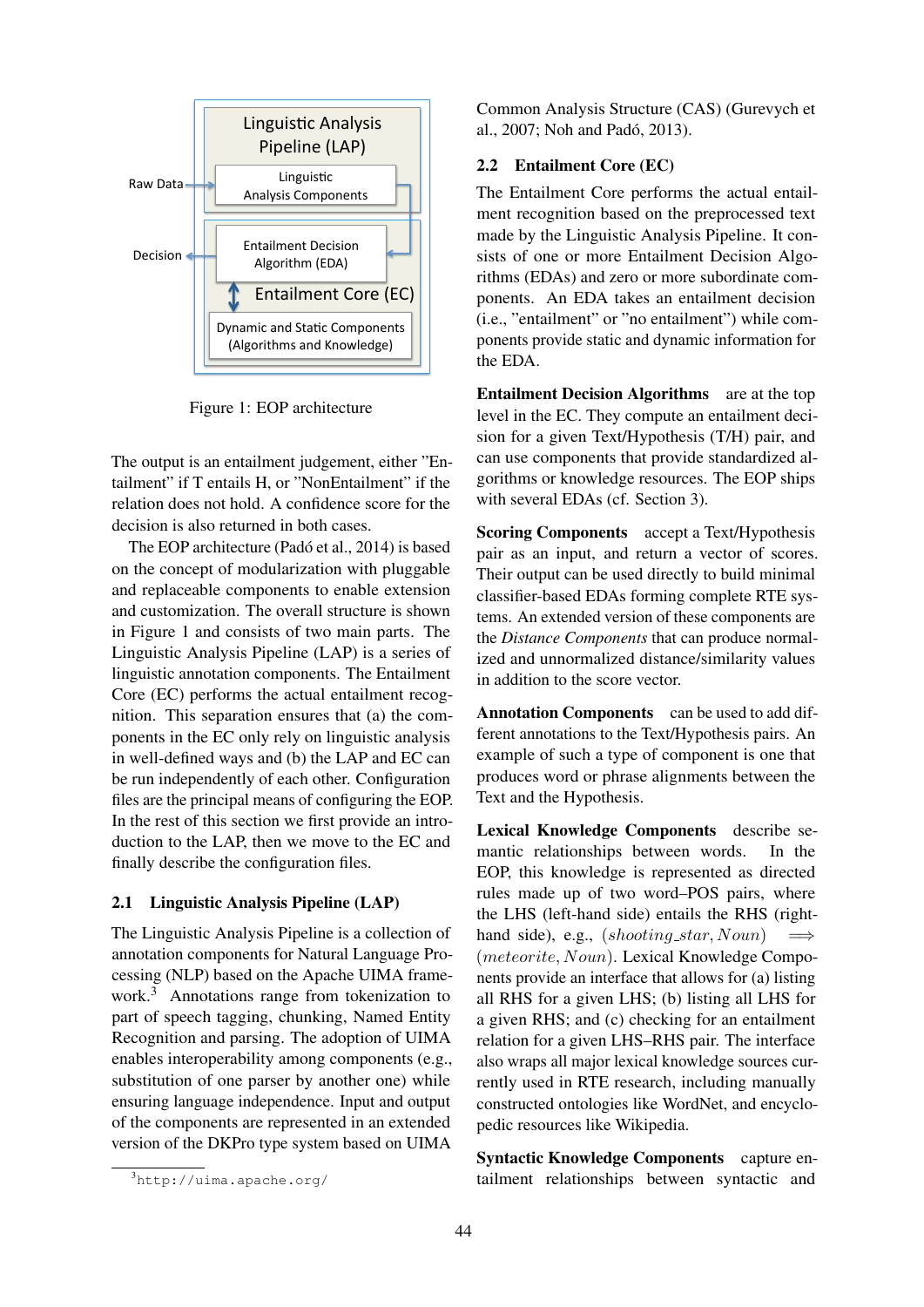lexical-syntactic expressions. We represent such relationships by entailment rules that link (optionally lexicalized) dependency tree fragments that can contain variables as nodes. For example, the rule *fall of X*  $\implies$  *X falls*, or *X sells Y to Z*  $\implies$ *Z buys Y from X* express general paraphrasing patterns at the predicate-argument level that cannot be captured by purely lexical rules. Formally, each syntactic rule consists of two dependency tree fragments plus a mapping from the variables of the LHS tree to the variables of the RHS tree.<sup>4</sup>

# 2.3 Configuration Files

The EC components can be combined into actual *inference engines* through configuration files which contain information to build a complete inference engine. A configuration file completely describes an experiment. For example, it specifies the resources that the selected EDA has to use and the data set to be analysed. The LAP needed for data set preprocessing is another parameter that can be configured too. The platform ships with a set of predefined configuration files accompanied by supporting documentation.

# 3 Entailment Algorithms and Resources

This section provides a description of the Entailment Algorithms and Knowledge Resources that are distributed with the EOP.

# 3.1 Entailment Algorithms

The current version of the EOP platform ships with three EDAs corresponding to three different approaches to RTE: an EDA based on transformations between T and H, an EDA based on edit distance algorithms, and a classification based EDA using features extracted from T and H.

Transformation-based EDA applies a sequence of transformations on T with the goal of making it identical to H. If each transformation preserves (fully or partially) the meaning of the original text, then it can be concluded that the modified text (which is actually the Hypothesis) can be inferred from the original one. Consider the following simple example where the text is "The boy was located by the police" and the Hypothesis is "The child was found by the police". Two transformations for "boy"  $\rightarrow$  "child" and "located"  $\rightarrow$  "found" do the job.

In the EOP we include a transformation based inference system that adopts the knowledge based transformations of Bar-Haim et al. (2007), while incorporating a probabilistic model to estimate transformation confidences. In addition, it includes a search algorithm which finds an optimal sequence of transformations for any given T/H pair (Stern et al., 2012).

Edit distance EDA involves using algorithms casting textual entailment as the problem of mapping the whole content of T into the content of H. Mappings are performed as sequences of editing operations (i.e., insertion, deletion and substitution) on text portions needed to transform T into H, where each edit operation has a cost associated with it. The underlying intuition is that the probability of an entailment relation between T and H is related to the distance between them; see Kouylekov and Magnini (2005) for a comprehensive experimental study.

Classification based EDA uses a Maximum Entropy classifier to combine the outcomes of several scoring functions and to learn a classification model for recognizing entailment. The scoring functions extract a number of features at various linguistic levels (bag-of-words, syntactic dependencies, semantic dependencies, named entities). The approach was thoroughly described in Wang and Neumann (2007).

# 3.2 Knowledge Resources

As described in Section 2.2, knowledge resources are crucial to recognize cases where T and H use different textual expressions (words, phrases) while preserving entailment. The EOP platform includes a wide range of knowledge resources, including lexical and syntactic resources, where some of them are grabbed from manual resources, like dictionaries, while others are learned automatically. Many EOP resources are inherited from pre-existing RTE systems migrated into the EOP platform, but now use the same interfaces, which makes them accessible in a uniform fashion.

There are about two dozen lexical (e.g. wordnets) and syntactic resources for three languages (i.e. English, Italian and German). However, since there is still a clear predominance of English resources, the platform includes lexical and syntactic knowledge mining tools to bootstrap resources from corpora, both for other languages and

<sup>&</sup>lt;sup>4</sup>Variables of the LHS may also map to null, when material of the LHS must be present but is deleted in the inference step.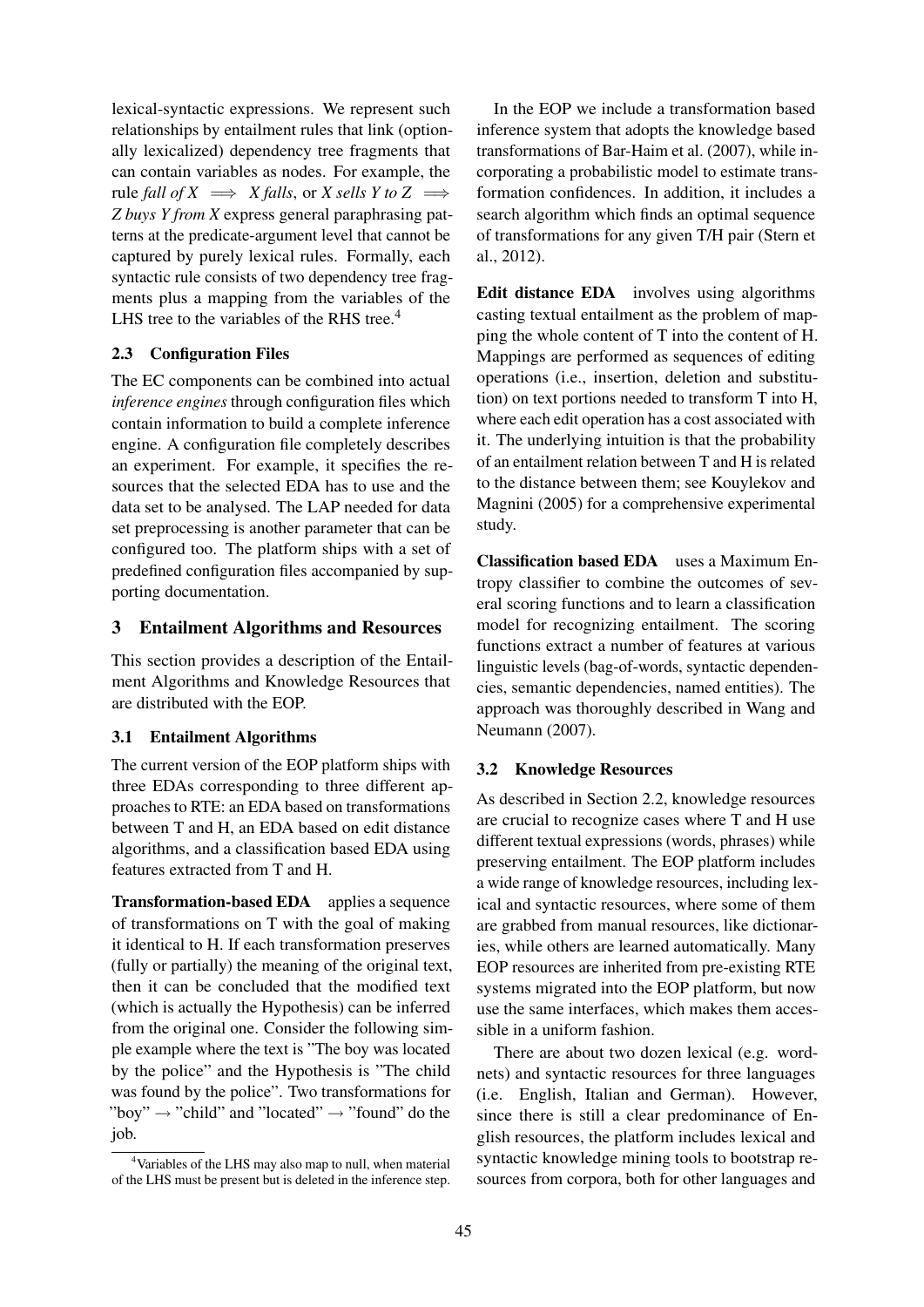| EDA                                   | Accuracy / F1 |
|---------------------------------------|---------------|
| Transformation-based English RTE-3    | 67.13%        |
| Transformation-based English RTE-6    | 49.55%        |
| Edit-Distance English RTE-3           | 64.38%        |
| Edit-Distance German RTE-3            | 59.88%        |
| Edit-Distance Italian RTE-3           | 63.50%        |
| Classification-based English RTE-3    | 65.25%        |
| Classification-based German RTE-3     | 63.75%        |
| Median of RTE-3 (English) submissions | 61.75%        |
| Median of RTE-6 (English) submissions | 33.72%        |

Table 1: EDAs results

for specific domains. Particularly, the EOP platform includes a language independent tool to build Wikipedia resources (Shnarch et al., 2009), as well as a language-independent framework for building distributional similarity resources like DIRT (Lin and Pantel, 2002) and Lin similarity(Lin, 1998).

## 3.3 EOP Evaluation

Results for the three EDAs included in the EOP platform are reported in Table 1. Each line represents an EDA, the language and the dataset on which the EDA was evaluated. For brevity, we omit here the knowledge resources used for each EDA, even though knowledge configuration clearly affects performance. The evaluations were performed on RTE-3 dataset (Giampiccolo et al., 2007), where the goal is to maximize accuracy. We (manually) translated it to German and Italian for evaluations: in both cases the results fix a reference for the two languages. The two new datasets for German and English are available both as part of the EOP distribution and independently<sup>5</sup>. The transformation-based EDA was also evaluated on RTE-6 dataset (Bentivogli et al., 2010), in which the goal is to maximize the F1 measure.

The results of the included EDAs are higher than median values of participated systems in RTE-3, and they are competing with state-of-the-arts in RTE-6 results. To the best of our knowledge, the results of the EDAs as provided in the platform are the highest among those available as open source systems for the community.

### 4 Use Cases

We see four primary use cases for the EOP. Their requirements were reflected in our design choices.

Use Case 1: Applied Textual Entailment. This category covers users who are not interested in the details of RTE but who are interested in an NLP task in which textual entailment can take over part of or all of the semantic processing, such as Question Answering or Intelligent Tutoring. Such users require a system that is as easy to deploy as possible, which motivates our offer of the EOP platform as a library. They also require a system that provides good quality at a reasonable efficiency as well as guidance as to the best choice of parameters. The latter point is realized through our results archive in the official EOP Wiki on the EOP site.

#### Use Case 2: Textual Entailment Development.

This category covers researchers who are interested in Recognizing Textual Entailment itself, for example with the goal of developing novel algorithms for detecting entailment. In contrast to the first category, this group need to look "under the hood" of the EOP platform and access the source code of the EOP. For this reason, we have spent substantial effort to provide the code in a well-structured and well-documented form.

A subclass of this group is formed by researchers who want to set up a RTE infrastructure for languages in which it does not yet exist (that is, almost all languages). The requirements of this class of users comprises clearly specified procedures to replace the Linguistic Analysis Pipeline, which are covered in our documentation, and simple methods to acquire knowledge resources for these languages (assuming that the EDAs themselves are largely language-independent). These are provided by the language-independent knowledge acquisition tools which we offer alongside the platform (cf. Section 3.2).

Use Case 3: Lexical Semantics Evaluation. A third category consists of researchers whose primary interest is in (lexical) semantics.

As long as their scientific results can be phrased in terms of semantic similarities or inference rules, the EOP platform can be used as a simple and standardized workbench for these results that indicates the impact that the semantic knowledge under consideration has on deciding textual entailment. The main requirement for this user group is the simple integration of new knowledge resources into the EOP platform. This is catered for through the definition of the generic knowledge component interfaces (cf. Section 2.2) and detailed documentation on how to implement these interfaces.

<sup>5</sup>http://www.excitement-project.eu/ index.php/results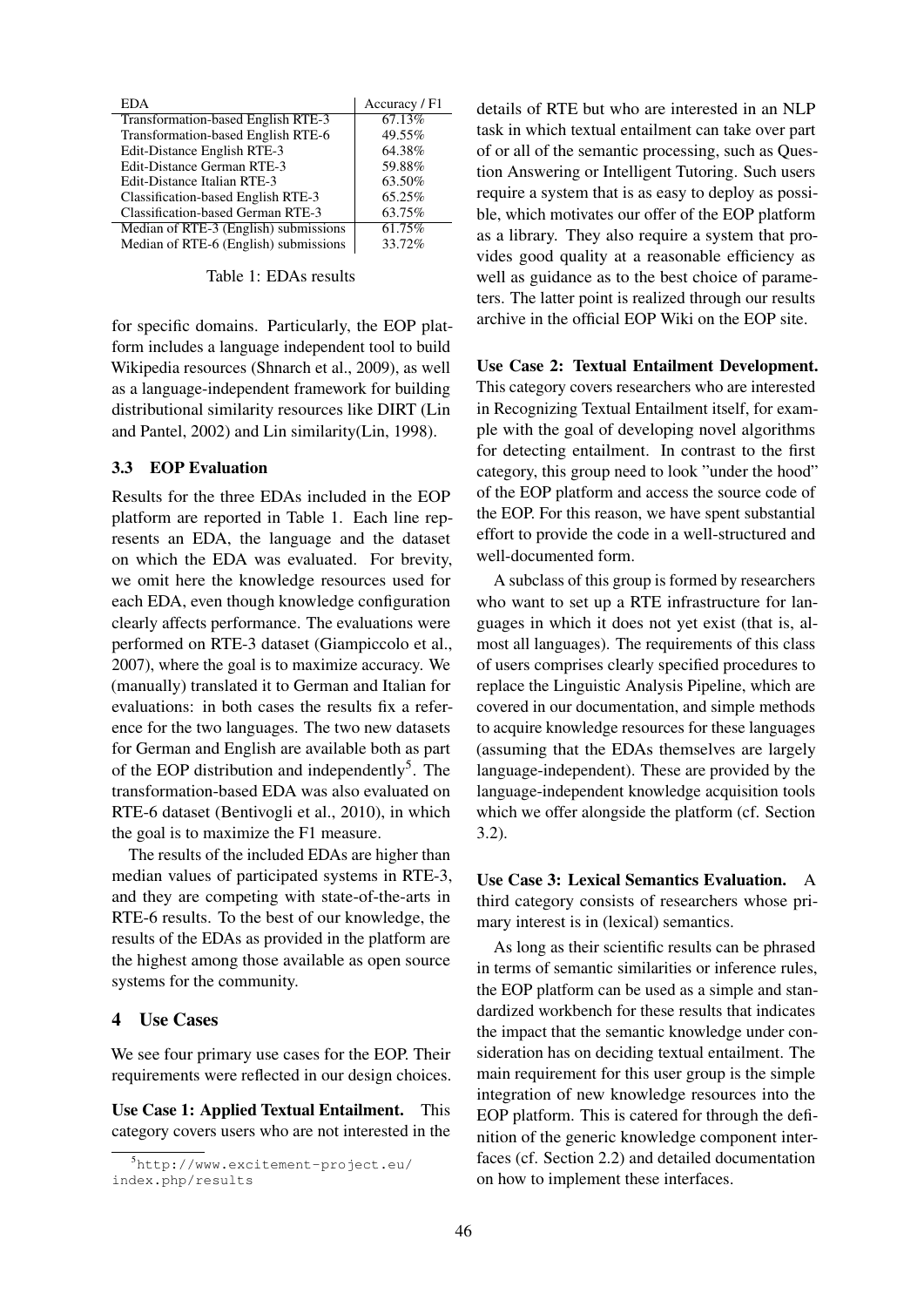Use Case 4: Educational Use. The fourth and final use case is as an educational tool to support academic courses and projects on Recognizing Textual Entailment and inference more generally. This use case calls, in common with the others, for easy usability and flexibility. Specifically for this use case, we have also developed a series of tutorials aimed at acquainting new users with the EOP platform through a series of increasingly complexity exercises that cover all areas of the EOP. We are also posting proposals for projects to extend the EOP on the EOP Wiki.

# 5 EOP Distribution

The EOP infrastructure follows state-of-the-art software engineering standards to support both users and developers with a flexible, scalable and easy to use software environment. In addition to communication channels, like the mailing list and the issue tracking system, the EOP infrastructure comprises the following set of facilities.

Version Control System: We use GitHub,<sup>6</sup> a web-based hosting service for code and documentation storage, development, and issue tracking.

Web Site: The GitHub Automatic Page Generator was used to build the EOP web site and Wiki, containing a general introduction to the software platform, the terms of its license, mailing lists to contact the EOP members and links to the code releases.

Documentation: Both user and developer documentation is available from Wiki pages; the pages are written with the GitHub Wiki Editor and hosted on the GitHub repository. The documentation includes a Quick Start guide to start using the EOP platform right away, and a detailed step by step tutorial.

Results Archive: As a new feature for community building, EOP users can, and are encouraged to, share their results: the platform configuration files used to produce results as well as contact information can be saved and archived into a dedicated page on the EOP GitHub repository. That allows other EOP users to replicate experiments under the same condition and/or avoid doing experiments that have already been done.

Build Automation Tool: The EOP has been developed as a Maven<sup>7</sup> multi-modules project, with all modules sharing the same Maven standard structure, making it easier to find files in the project once one is used to Maven.

Maven Artifacts Repository: Using a Maven repository has a twofold goal: (i) to serve as an internal private repository of all software libraries used within the project (libraries are binary files and should not be stored under version control systems, which are intended to be used with text files); (ii) to make the produced EOP Maven artifacts available (i.e., for users who want to use the EOP as a library in their own code). We use Artifactory<sup>8</sup> repository manager to store produced artifacts.

Continuous Integration: The EOP uses Jenkins<sup>9</sup> for Continuous Integration, a software development practice where developers of a team integrate their work frequently (e.g., daily).

Code Quality Tool: Ensuring the quality of the produced software is one of the most important aspects of software engineering. The EOP uses tools like PMD<sup>10</sup> that can automatically be run during development to help the developers check the quality of their software.

### 5.1 Project Repository

The EOP Java source code is hosted on the EOP Github repository and managed using Git. The repository consists of three main branches: the *release branch* contains the code that is supposed to be in a production-ready state, whereas the *master branch* contains the code to be incorporated into the next release. When the source code in the master branch reaches a stable point and is ready to be released, all of the changes are merged back into release. Finally, the *gh-pages branch* contains the web site pages.

### 5.2 Licensing

The software of the platform is released under the terms of General Public License (GPL) version 3.<sup>11</sup> The platform contains both components and resources designed by the EOP developers, as well as others that are well known and freely available

<sup>6</sup>https://github.com/

<sup>7</sup>http://maven.apache.org/

<sup>8</sup>http://www.jfrog.com/

<sup>9</sup>http://jenkins-ci.org/

<sup>10</sup>http://pmd.sourceforge.net

<sup>11</sup>http://www.gnu.org/licenses/gpl.html